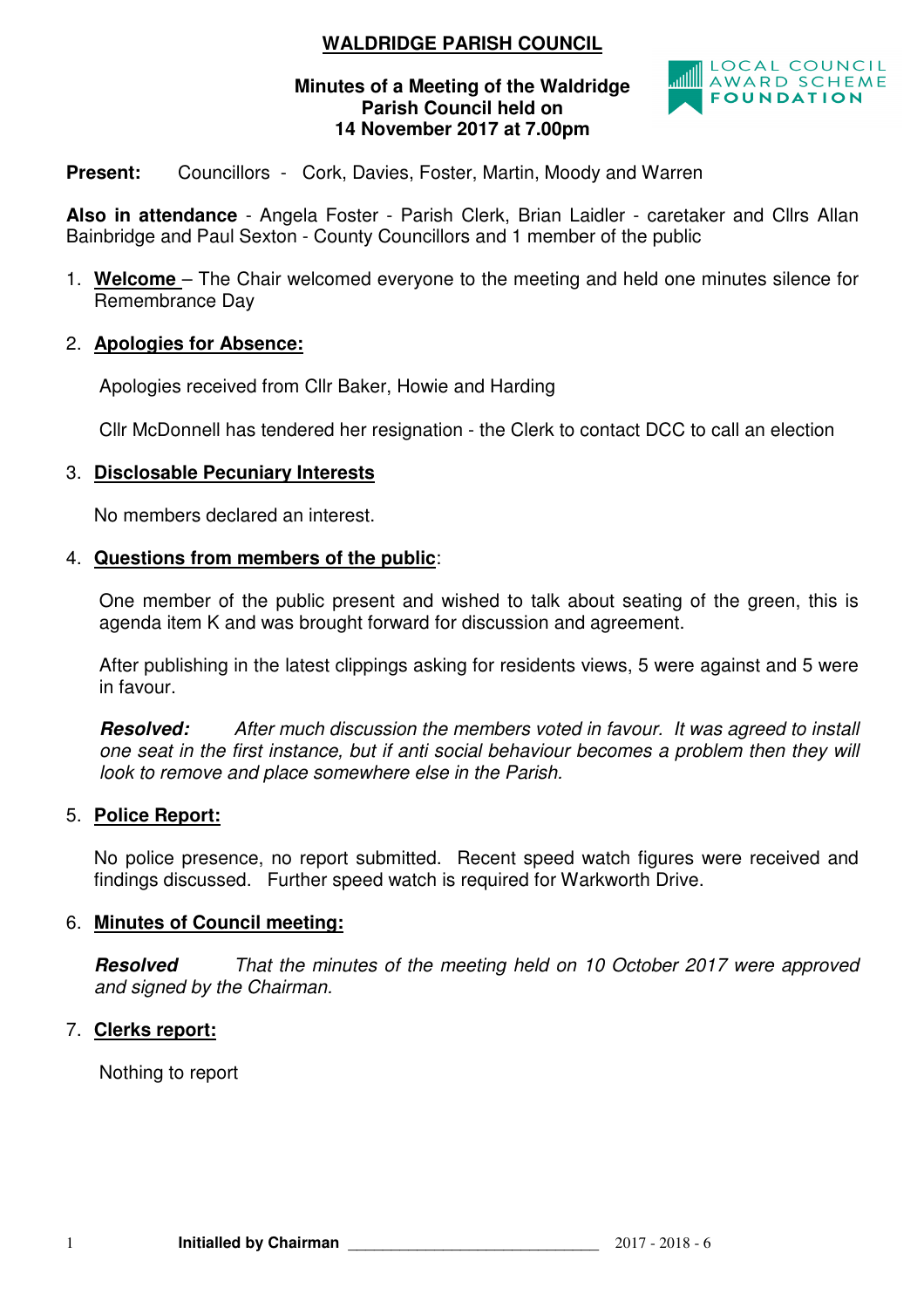## 8. **Parish Matters and on-going items**

## a) **Planning applications received**

- No applications received
- b) **To consider any planning applications received after the agenda was published.** 
	- No applications received

## c) **County Councillors report –**

Cllr Bainbridge gave an update, no further information available re Birth View.

Cllr Sexton spoke of new dog dispensing units that will be installed on the Millennium Green. The Councillors will fund this initiative and will monitor in 6 months, if successful will roll out to other areas ie children's play area and Waldridge Fell.

- d) **Halloween Night**  The recent event was discussed, new suggestions of led lights that will run of car battery instead of using generator. It was agreed to get costs of hiring as well as purchasing and put £200 on budget for next year.
- e) **Play area on Millennium Green**  Costs for smaller items were brought to the meeting. It was agreed to place £5,000 on the budget and find out public opinion. To place in the next clippings
- f) **Working Group** The new members wish to meet to discus new ideas and bring to the Parish for approval.
- g) **Car on Hammerhead** Another car has been abandoned since beginning of July.

**Resolved:** The Clerk to contact DVLA to get owners details and send letter asking it to be removed

- h) **Update on Laptop** Cllr Moody managed to get a good deal on a hi spec laptop for £409 for the Clerk. As this was agreed at the last meeting, it was purchased with software. The software needs to be updated every year at a cost of £50.
- i) **Draft budget** The Clerk distributed the budget for consideration, this to be placed on next agenda to approve, in readiness for precept setting.
- j) **Plans for Millennium Green -** As the meeting is running late this was agreed to put on next agenda
- k) **Seating on Millennium Green** This was discussed and agreed under public participation
- l) **Fitness equipment / Millennium Green / goal posts / fun hoop monthly inspections**

The Caretaker gave a verbal report, stating no issues arising within the green, all equipment in sound order.

**Resolved:** Report noted.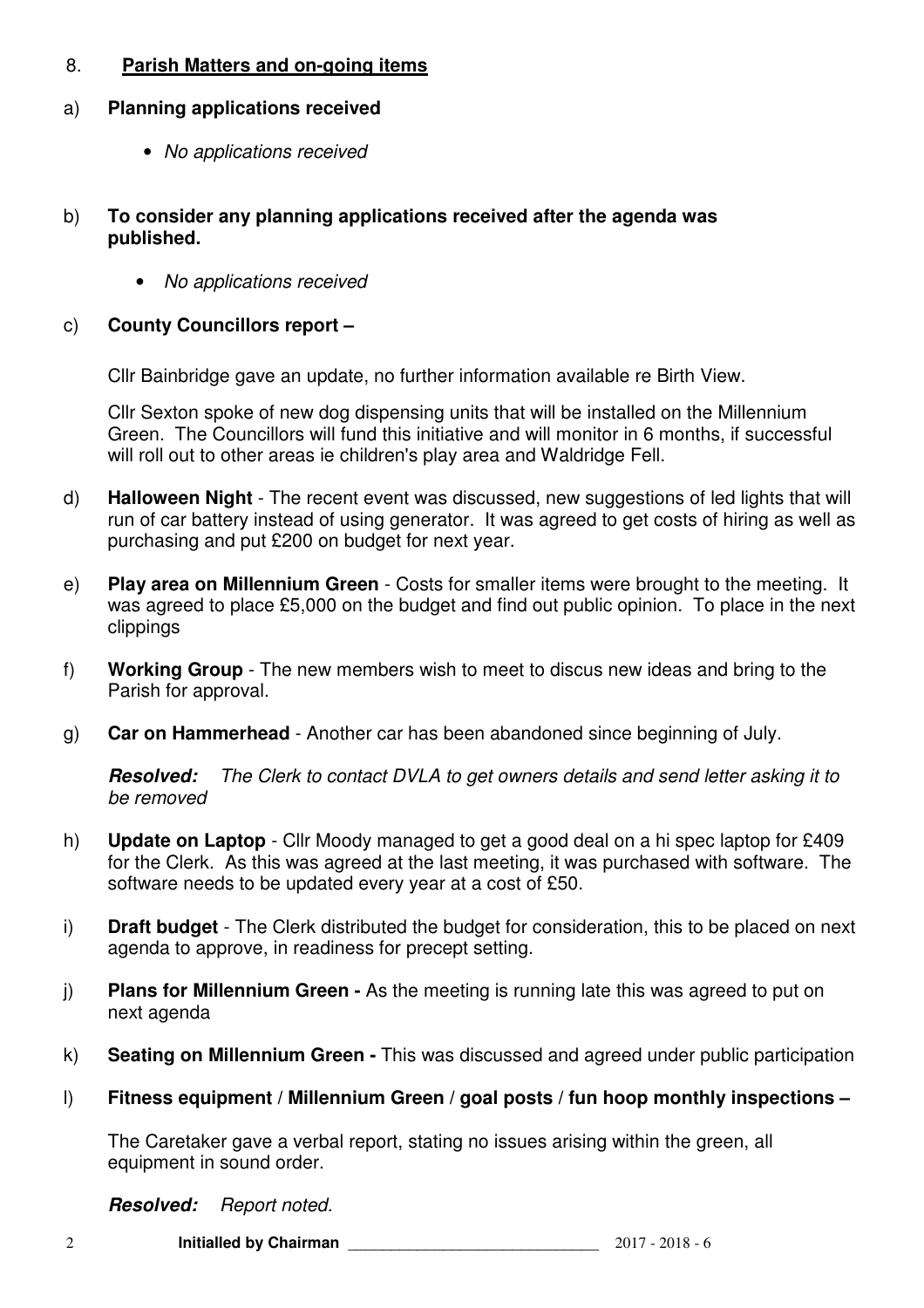- m) **General Data Protection Regulations** After recent training an update was given to the members. Further advice will be given. Costs for a Data Protection Officer needs to be sought and placed on budget.
- n) **Timetable of events** CDALC forthcoming events (if any)
	- Nothing planned
- . o) **Future of Facebook** - Several issues have arisen with the Facebook group. But has been quiet for several weeks.

**Resolved:** It was agreed continue with group and monitor situation.

- p) **Friends of Congburn Woods**  Cllr Davies gave an update. County Council have a committee for the woods. It was agreed to work closely together
- q) **Policy review**  (if any to be reviewed/adopted)
	- Code of Conduct 2017
	- Delegation

**Resoled:** It was agreed to adopt the new code of conduct and approve the delegation with no changes. The Clerk to put on website

- r) **Correspondence received** 
	- Nothing received
- s) **Correspondence received after agenda published** (to note only)
	- Nothing received

#### t) **Waldridge in Bloom working group update –**

Cllr Cork gave an update. He suggested organising a Christmas bauble day. Children invited to decorate a bauble and place on a tree. 3 trees have been identified. The Clerk to advertise on Facebook.

**Resolved:** Update noted.

- u) **WW1 event**  This to be placed on next agenda
- v) **AAP forum update** Cllr Davies gave an update.
- w) **Urgent issues for noting** (Clerk to use delegated powers if necessary) **and any items Councillors wish to agenda for next meeting**